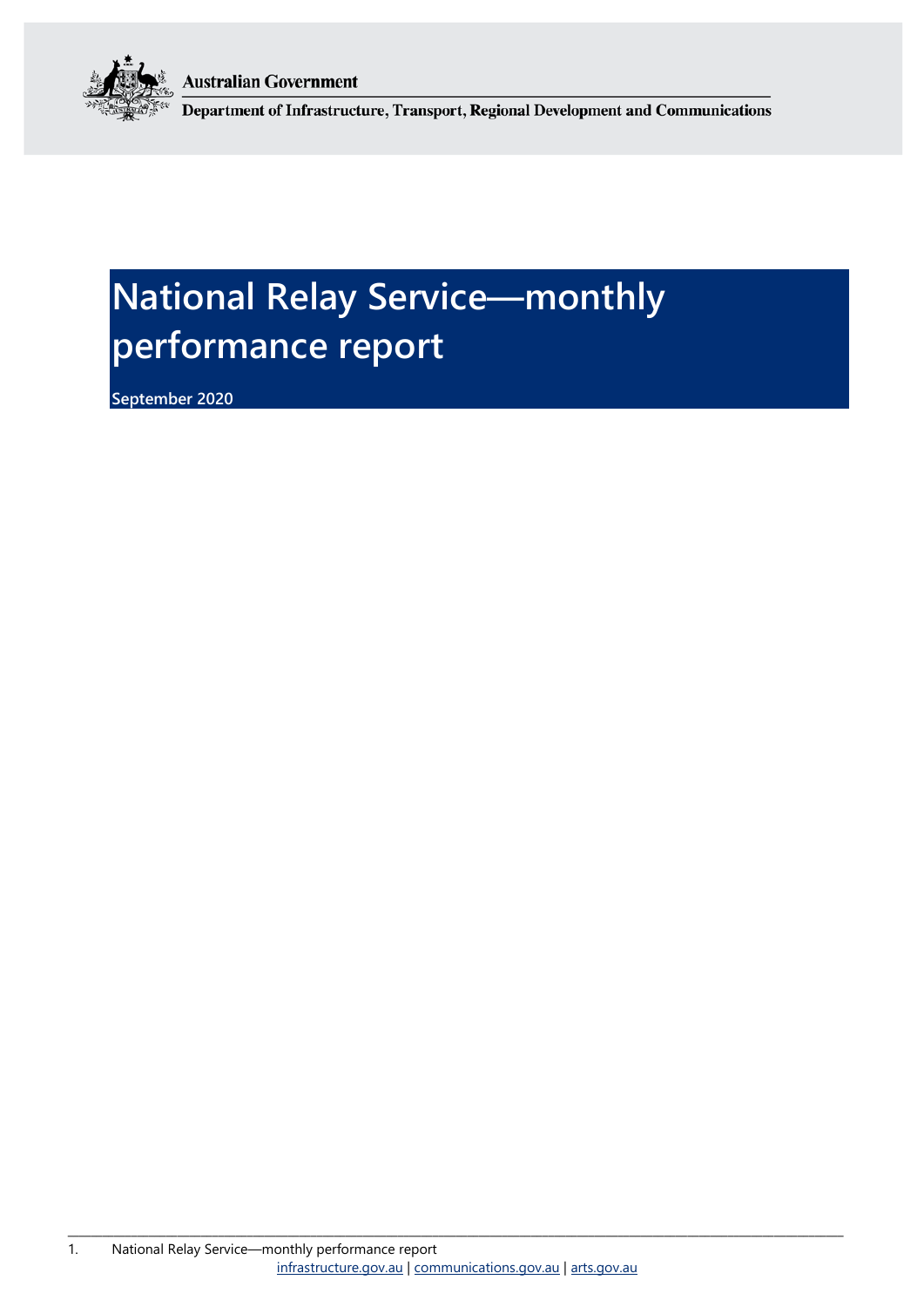#### © Commonwealth of Australia 2020 September 2020 / INFRASTRUCTURE

### **Ownership of intellectual property rights in this publication**

Unless otherwise noted, copyright (and any other intellectual property rights, if any) in this publication is owned by the Commonwealth of Australia (referred to below as the Commonwealth).

#### **Disclaimer**

The material contained in this publication is made available on the understanding that the Commonwealth is not providing professional advice, and that users exercise their own skill and care with respect to its use, and seek independent advice if necessary.

The Commonwealth makes no representations or warranties as to the contents or accuracy of the information contained in this publication. To the extent permitted by law, the Commonwealth disclaims liability to any person or organisation in respect of anything done, or omitted to be done, in reliance upon information contained in this publication.

### **Creative Commons licence**

With the exception of (a) the Coat of Arms; (b) the Department of Infrastructure, Transport, Regional Development and Communications photos and graphics; and (c) [OTHER], copyright in this publication is licensed under a Creative Commons Attribution 4.0 Australia Licence.

Creative Commons Attribution 4.0 Australia Licence is a standard form licence agreement that allows you to copy, communicate and adapt this publication provided that you attribute the work to the Commonwealth and abide by the other licence terms.

Further information on the licence terms is available from [https://creativecommons.org/licenses/by/4.0/.](https://creativecommons.org/licenses/by/4.0/) This publication should be attributed in the following way: © Commonwealth of Australia 2020.

### **Use of the Coat of Arms**

The Department of the Prime Minister and Cabinet sets the terms under which the Coat of Arms is used. Please refer to the Commonwealth Coat of Arms — Information and Guidelines publication available at [www.pmc.gov.au.](http://www.pmc.gov.au/) 

### **Contact us**

This publication is available in hard copy or PDF format. All other rights are reserved, including in relation to any Departmental logos or trade marks which may exist. For enquiries regarding the licence and any use of this publication, please contact:

Director—Publishing and Communications Communication Branch Department of Infrastructure, Transport, Regional Development and Communications GPO Box 594 Canberra ACT 2601 Australia Email: [publishing@communications.gov.au](mailto:publishing@communications.gov.au)

Websites: [www.infrastructure.gov.au](http://www.infrastructure.gov.au/) | [www.communications.gov.au](http://www.communications.gov.au/) | [www.arts.gov.au.](http://www.arts.gov.au/)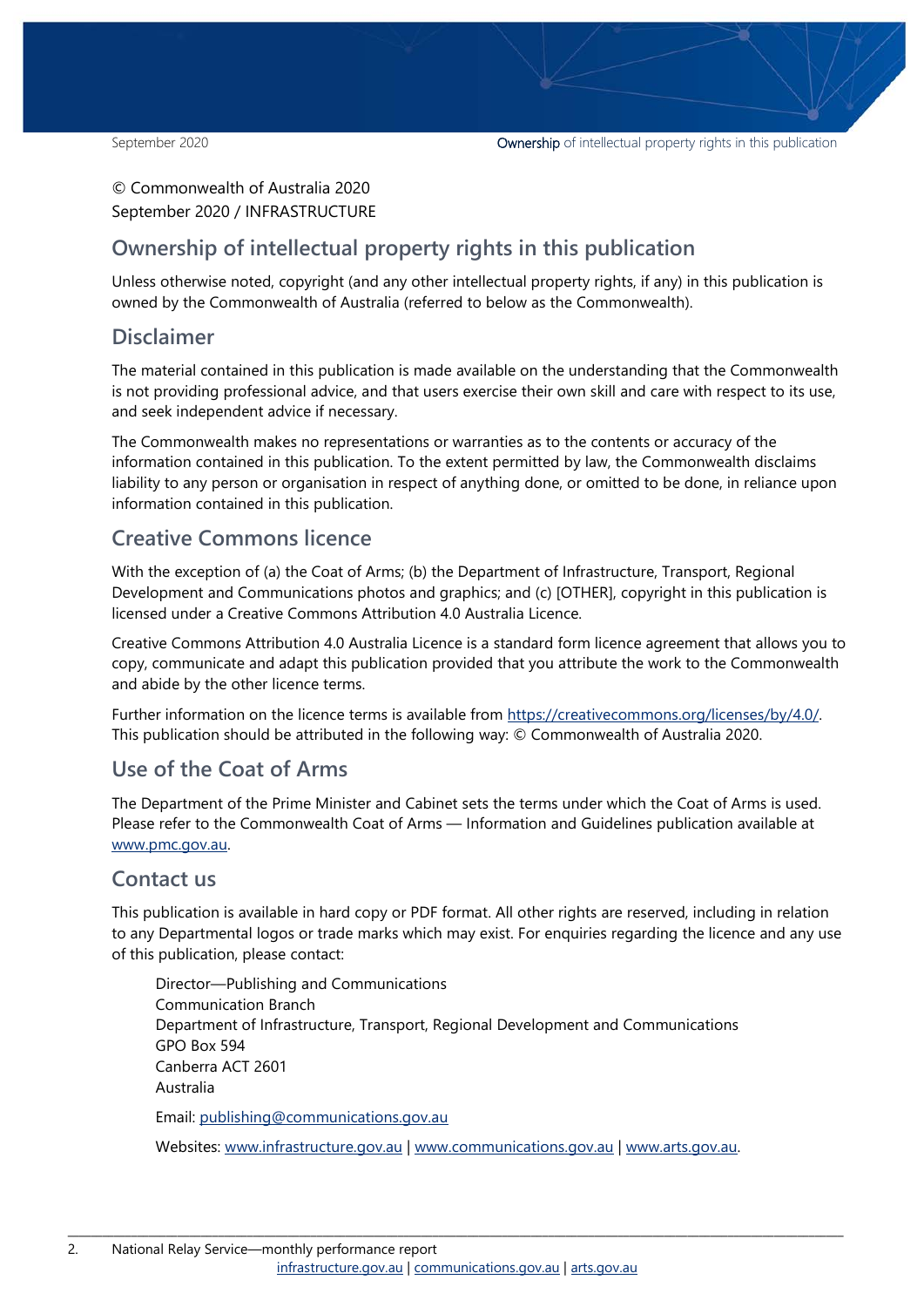#### September 2020

#### **Contents**

### Tables / images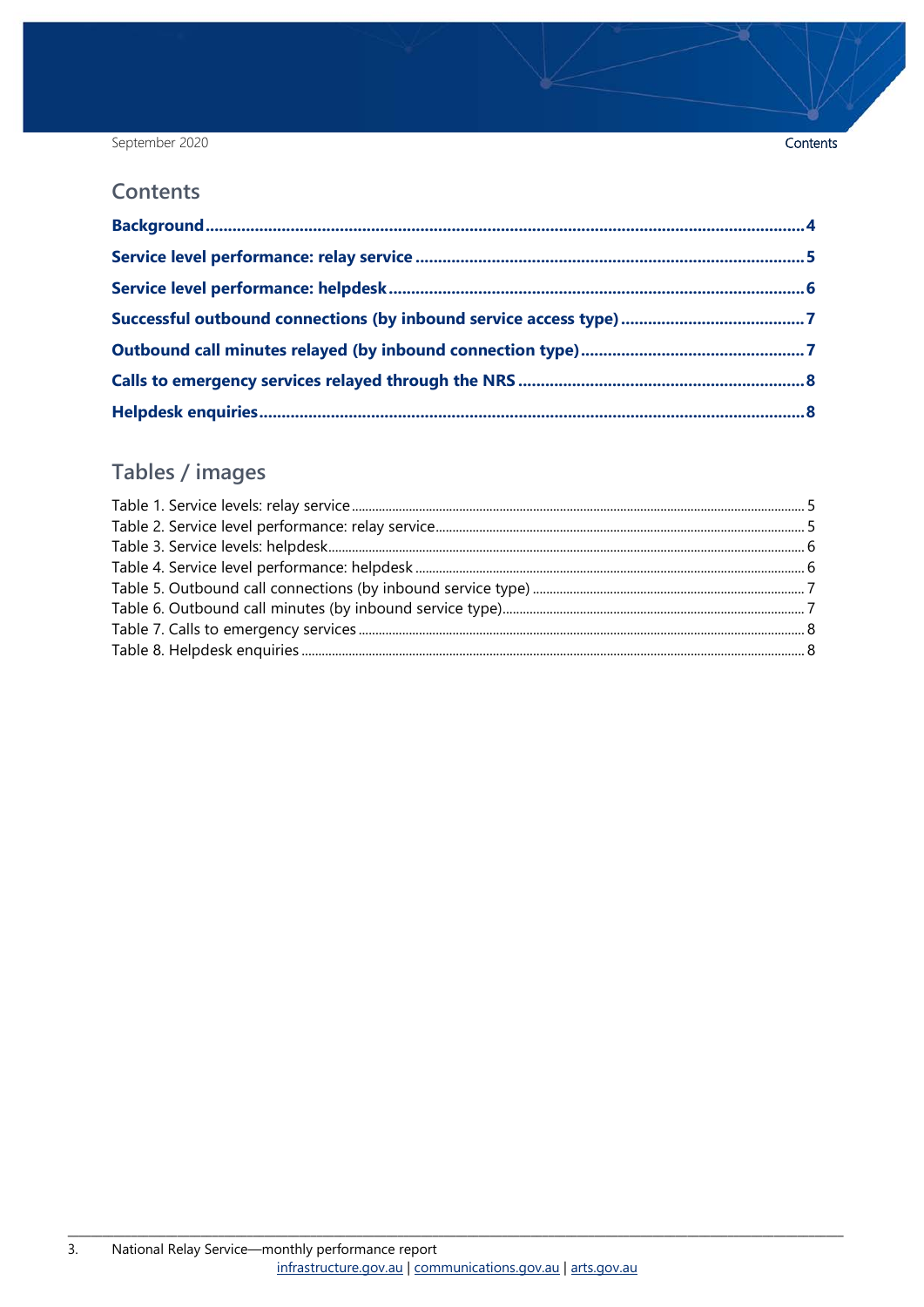September 2020 Background Background Background Background Background Background Background Background Background

# <span id="page-3-0"></span>**Background**

Concentrix, the National Relay Service (NRS) provider (relay and helpdesk services), submits activity and performance data to the Department of Infrastructure, Transport, Regional Development and the Arts (the Department). This information is used to review the performance of the NRS against agreed service levels as well as provide data and information about how the NRS has been used in that month.

The Department then reports on:

- NRS performance against agreed service levels, and
- information on how the NRS is used, including the number of successful outbound connections, the volume of outbound call minutes generated by each service access option, the number of calls to emergency services and the volume of different types of contact with the NRS helpdesk.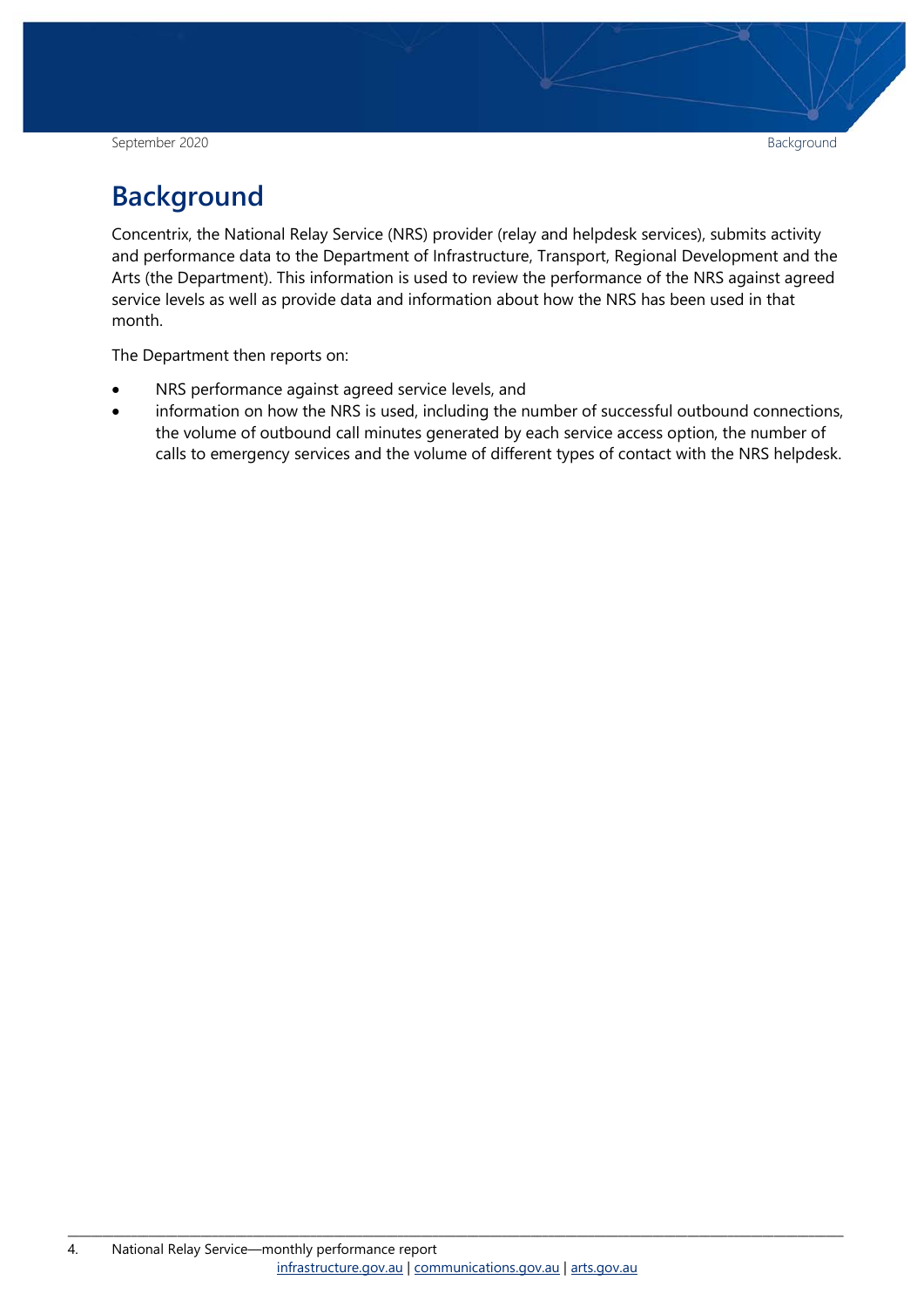### <span id="page-4-0"></span>**Service level performance: relay service**

The performance of the NRS is measured against the following service levels:

<span id="page-4-1"></span>

| <b>Service level</b>                                  | <b>Target</b> | <b>Description</b>                                                                                                                                             |
|-------------------------------------------------------|---------------|----------------------------------------------------------------------------------------------------------------------------------------------------------------|
| <b>Grade of Service 1</b><br>106 and 000<br>emergency | 85/5          | At least 85% of 106 and 000 calls are answered by a<br>call-taker within 5 seconds of reaching the relevant<br>answering point for the call. Measured Monthly  |
| <b>Grade of Service 2</b><br>106 and 000<br>emergency | 95/10         | At least 95% of 106 and 000 calls are answered by a<br>call-taker within 10 seconds of reaching the relevant<br>answering point for the call. Measured Monthly |
| <b>Abandon Rate</b>                                   | $< 5\%$       | No more than 5% of calls answered by a call taker are<br>abandoned after leaving the IVR or being presented to<br>the routing queue. Measured Monthly          |
| <b>Grade of Service 3</b>                             | 85/10         | At least 85% of all other non-emergency calls are<br>answered by a call taker within 10 seconds                                                                |
| <b>Grade of Service 4</b>                             | 80/120        | At least 80% of video relay calls are answered by a call<br>taker within 120 seconds                                                                           |

The performance for September 2020 against these service levels is outlined in the table below.

| Table 2. Service level performance: relay service |                       |  |  |  |
|---------------------------------------------------|-----------------------|--|--|--|
| <b>Service level</b>                              | <b>September 2020</b> |  |  |  |
| Emergency Calls Answered 85% $\leq$ 5 Sec         | 99.03%                |  |  |  |
| Emergency Calls Answered $95\% \leq 10$ Sec       | 98.39%                |  |  |  |
| Abandoned Calls $\leq$ 5% $\leq$ 6 Sec            | 1.76%                 |  |  |  |
| Calls Answered 85% $\leq$ 10 Sec                  | 89.30%                |  |  |  |
| Video Relay Calls Answered 80% ≤ 120 Sec          | 90.92%                |  |  |  |

<span id="page-4-2"></span>**Table 2. Service level performance: relay service** 

The service provider has reported meeting all of the five service levels in September 2020.

The Department considers the performance of the service provider to be consistent with its obligations in the Services Agreement.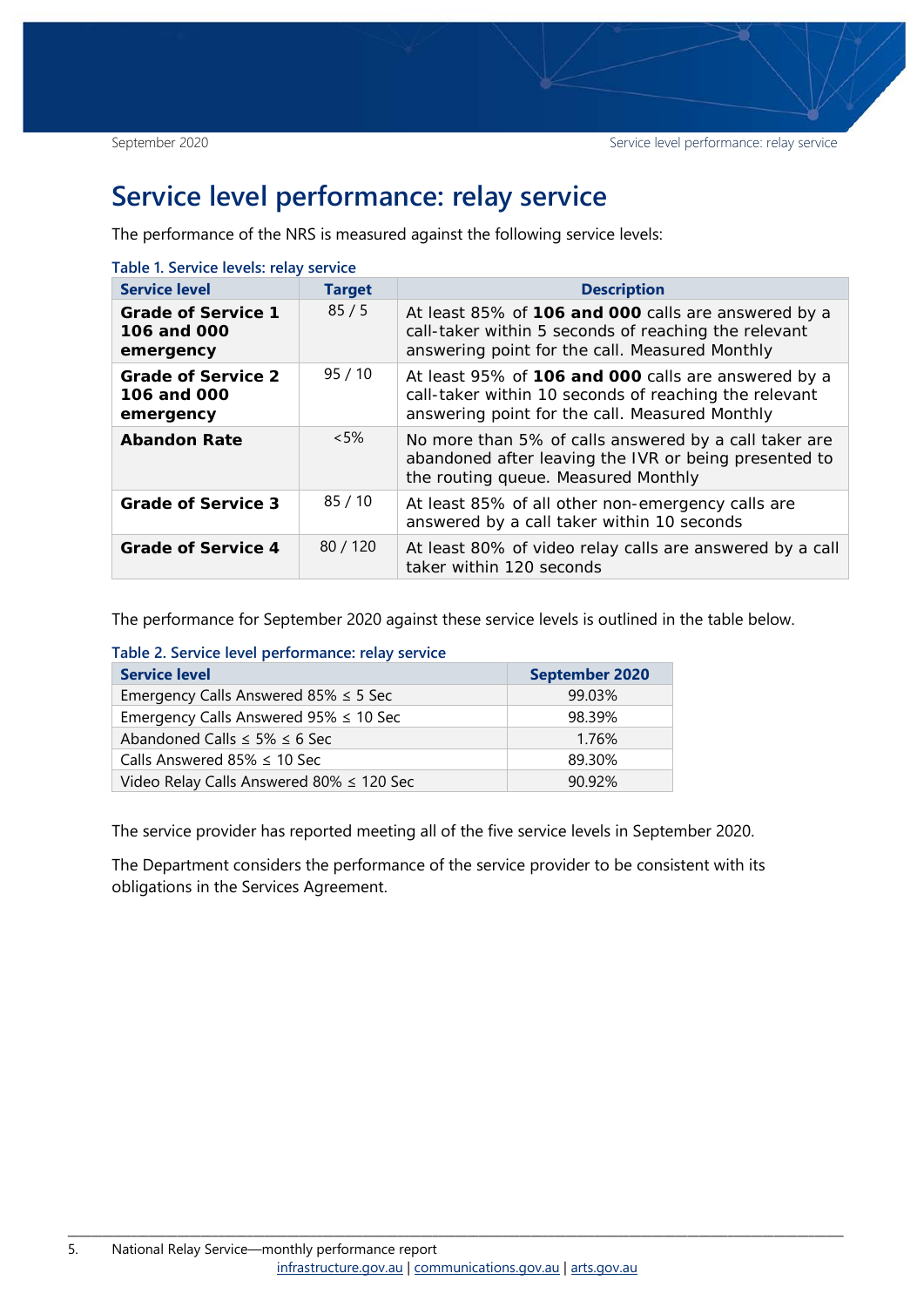### <span id="page-5-0"></span>**Service level performance: helpdesk**

The NRS helpdesk's performance is measured against the following service levels:

<span id="page-5-1"></span>

| Table 3. Service levels: helpdesk |                         |                                                                                                                                                                                                                                                                                                                   |  |  |  |
|-----------------------------------|-------------------------|-------------------------------------------------------------------------------------------------------------------------------------------------------------------------------------------------------------------------------------------------------------------------------------------------------------------|--|--|--|
| <b>Service level</b>              | <b>Target</b>           | <b>Description</b>                                                                                                                                                                                                                                                                                                |  |  |  |
| <b>Grade of Service</b>           | 80/30                   | 80% of all telephone calls answered by a call taker<br>within 30 seconds                                                                                                                                                                                                                                          |  |  |  |
| Acknowledgement                   | $>85\%$ in 4 hours      | Must acknowledge greater than 85% of all<br>enquiries received through public NRS email<br>addresses or forms from Accesshub or from<br>Helpdesk users within four hours where the<br>enquiry is received before 2 pm (AEST) on a<br>business.<br>Day or otherwise by 12 noon (AEST) on the next<br>business day. |  |  |  |
| <b>Contact Resolution</b>         | >85% in 2 business days | Resolve greater than 85% of all enquiries received<br>within 2 business days.                                                                                                                                                                                                                                     |  |  |  |
| <b>Complaint Resolution</b>       | Within 20 business days | All complaints received are resolved within 20<br>business days of them being raised                                                                                                                                                                                                                              |  |  |  |

The performance for September 2020 against these service levels is outlined in the table below.

<span id="page-5-2"></span>

|  | Table 4. Service level performance: helpdesk |
|--|----------------------------------------------|
|--|----------------------------------------------|

| <b>Service level</b>                                           | <b>September 2020</b> |
|----------------------------------------------------------------|-----------------------|
| Helpdesk Calls Answered 80% $\leq$ 30 Sec                      | 99.05%                |
| Helpdesk Acknowledgement time 85% $\leq$ 4 hours               | 100%                  |
| Helpdesk Contact Resolution Time 85% $\leq$ 2 days             | 99.82%                |
| Helpdesk Complaint Resolution Time % complaints within 20 days | 100%                  |

The service provider has reported fully meeting all service levels in September 2020.

The Department considers the performance of the service provider to be consistent with its obligations in the Services Agreement.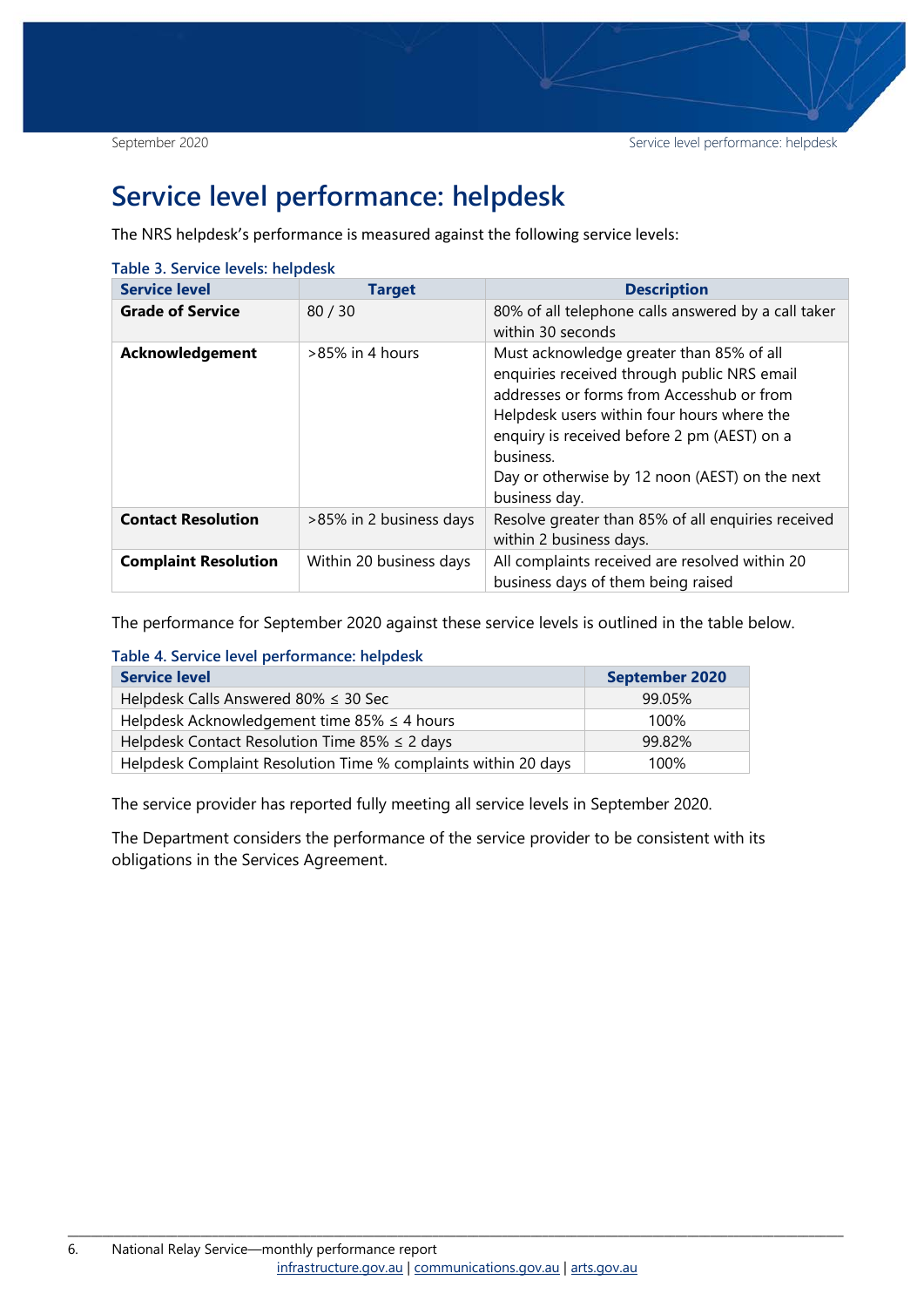## <span id="page-6-0"></span>**Successful outbound connections (by inbound service access type)**

The table below shows a breakdown of the successful outbound connections for each NRS inbound service access type in September.

| <b>Service type</b> | <b>Outbound calls</b> |  |  |
|---------------------|-----------------------|--|--|
| <b>NRS Captions</b> | 548                   |  |  |
| <b>NRS SMS</b>      | 4,539                 |  |  |
| <b>NRS Chat</b>     | 15,886                |  |  |
| Voice Relay         | 149                   |  |  |
| Video Relay         | 4,163                 |  |  |
| <b>NRS TTY</b>      | 2,832                 |  |  |
| <b>Total</b>        | 28,117                |  |  |

<span id="page-6-2"></span>

|  | Table 5. Outbound call connections (by inbound service type) |  |  |
|--|--------------------------------------------------------------|--|--|
|  |                                                              |  |  |

A total of 28,117 successful outbound connections were made by the NRS in September 2020.

NRS Chat accounted for over 56% of outbound connections made for September. NRS SMS was the next most utilised technology with just over 16% of connections, with all other technologies collectively accounting for the remaining 28% of connections.

# <span id="page-6-1"></span>**Outbound call minutes relayed (by inbound connection type)**

The table below shows a breakdown of the outbound call minutes for each inbound connection type for September 2020.

| <b>Service type</b> | <b>Call minutes</b> |
|---------------------|---------------------|
| <b>NRS Captions</b> | 2,564.47            |
| <b>NRS SMS</b>      | 51,441.60           |
| <b>NRS Chat</b>     | 115,724.77          |
| Voice Relay         | 1,114.52            |
| Video Relay         | 26,778.92           |
| <b>NRS TTY</b>      | 18,487.95           |
| <b>Total</b>        | 216,112.23          |

<span id="page-6-3"></span>**Table 6. Outbound call minutes (by inbound service type)**

A total of 216,112.23 call minutes were relayed in September 2020. The main contributor to call minutes was NRS Chat, accounting for 53% of all call minutes, followed by NRS SMS at over 23%.